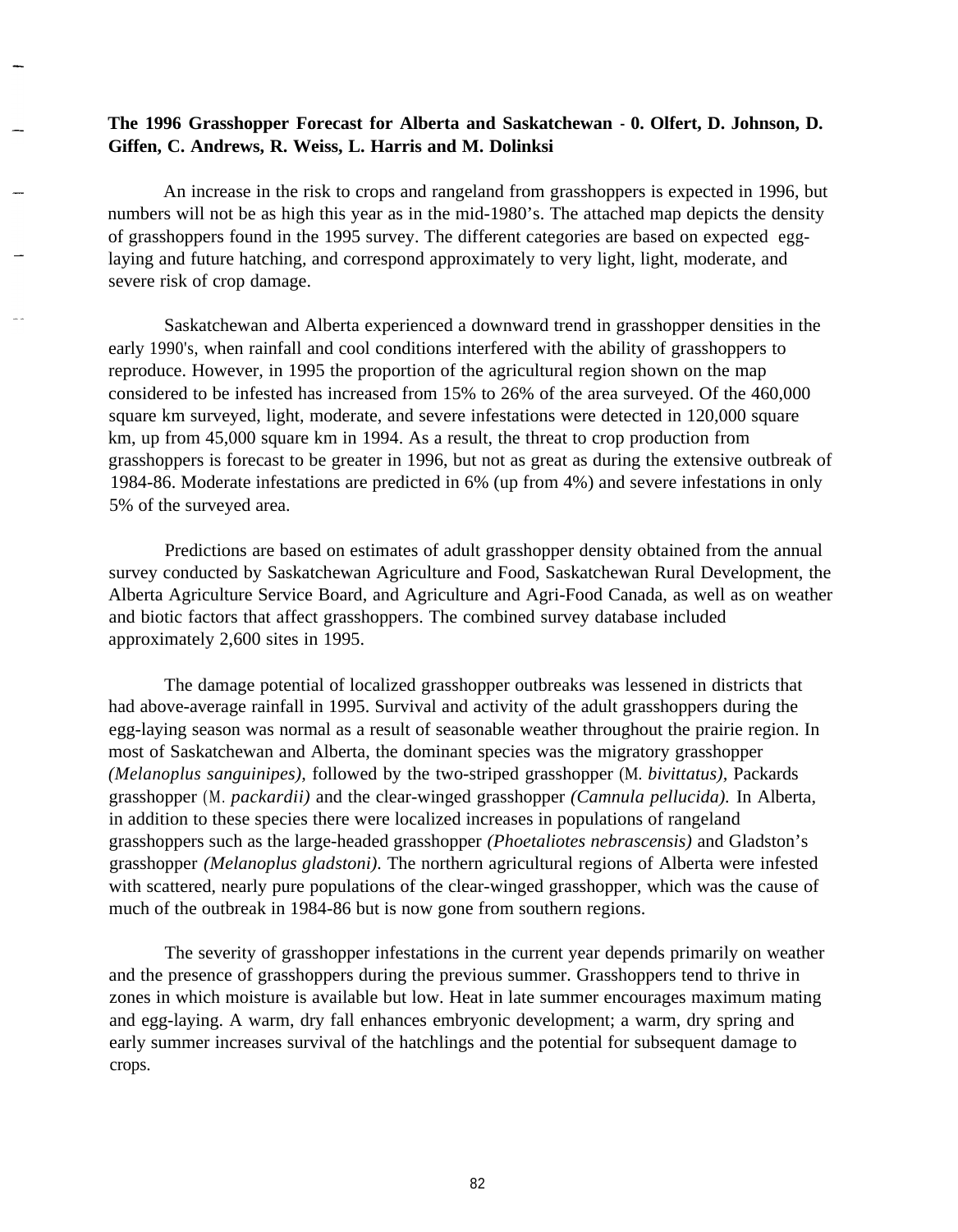Field margins, fence lines, roadsides and crops grown on stubble must be watched closely when hatching begins in the spring. When using insecticides, take note of precautions regarding user safety, correct use, and proximity to threatened wildlife. Keep in mind that the objective is to sensibly protect the crop, and not to achieve 100% removal of grasshoppers. Updates of the current status of grasshopper populations will be available in the spring. Infestations greater than about 10 per square metre should be monitored closely for crop damage.

|              | 1993  |                 | 1994             |                 |          | 1995             |  |
|--------------|-------|-----------------|------------------|-----------------|----------|------------------|--|
| Class        |       |                 |                  |                 |          |                  |  |
| Mean         | Area  |                 | Area             |                 |          | Area             |  |
| # per $m^2$  | $\%$  | km <sup>2</sup> | $\%$             | km <sup>2</sup> | $\%$     | km <sup>2</sup>  |  |
| $o - 4$      | 70    | 272,041         | 8.5              | 334,364         | 74       | 342,445          |  |
| $4 - 8$      | 20    | 77,635          | 9                | 35,223          | 15       | 71,079           |  |
| $8 - 12$     | 7     | 26,523          | $\overline{4}$   | 16,817          |          | 6 28,429         |  |
| $12 - 24$    | 3     | 10,914          | 2                | 6,352           |          | 20,855           |  |
| > 24         | < 0.1 | 1,446           | $\boldsymbol{0}$ | $\bf{0}$        | $\bf{0}$ | $\boldsymbol{0}$ |  |
| <b>Total</b> | 100   | 388,559         | 100              | 392,756         | 100      | 462,808          |  |

**Area of agricultural land (%) in each risk category, based on grasshopper breeding density. Regions rated with an average of 8 or more per sq. metre will require control measures on significant numbers of farms.**